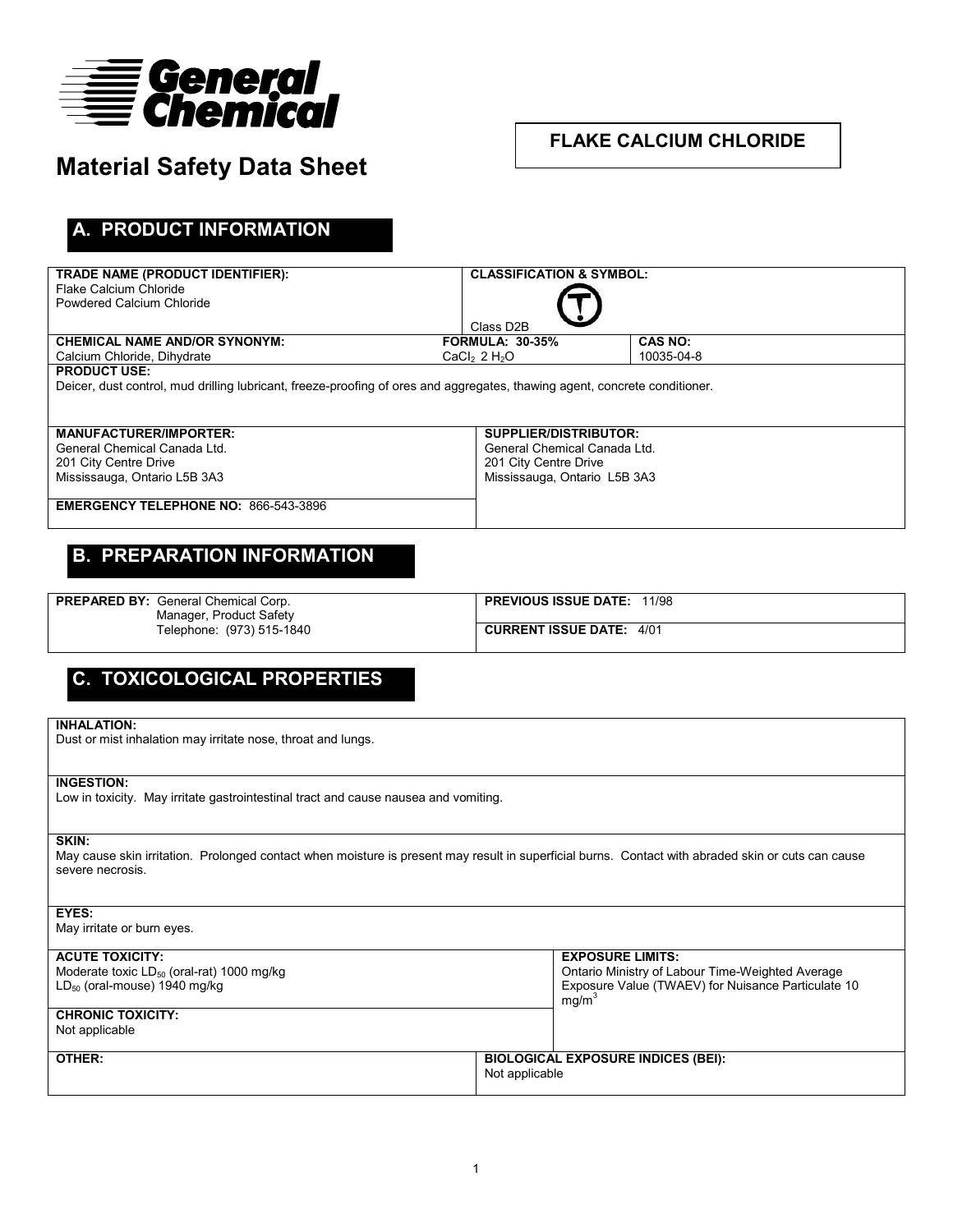# **D. PHYSICAL DATA**

| <b>MATERIAL IS AT NORMAL CONDITIONS:</b>   | <b>APPEARANCE AND COLOR:</b>  | <b>ODOR THRESHOLD:</b>                     |
|--------------------------------------------|-------------------------------|--------------------------------------------|
|                                            |                               |                                            |
| LIQUID $\Box$ Solid $\boxtimes$ GAS $\Box$ | <b>Small White Flakes</b>     | Odorless                                   |
|                                            |                               |                                            |
|                                            | Very hygroscopic              |                                            |
|                                            |                               |                                            |
| <b>BOILING POINT: Not available</b>        | <b>SPECIFIC GRAVITY: g/cc</b> | <b>VAPOR DENSITY:</b>                      |
|                                            | $(H2O = 1)$                   | $(AIR = 1)$                                |
| <b>FREEZING POINT: °C</b>                  | Not Available                 | Not applicable                             |
| (MELTING POINT) $176^{\circ}$ C            |                               |                                            |
| <b>SOLUBILITY IN WATER:</b>                | <b>PH</b>                     | <b>VAPOR PRESSURE:</b>                     |
| 97.7 $q/100$ ml @ 0 $^{\circ}$ C           | Neutral to slightly Alkaline  | Not Applicable<br>(mm Hg @ 20 $\degree$ C) |
| 326 g/100ml @ 60°C                         |                               | (PSIG)                                     |
| <b>EVAPORATION RATE:</b>                   | % VOLATILES BY VOLUME:        | <b>MOLECULAR WEIGHT:</b>                   |
| $(Ether = 1.0)$                            | $(AT 20^{\circ}C)$            | 147.02                                     |
| Not applicable                             | Not applicable                |                                            |
|                                            |                               |                                            |
|                                            |                               | <b>COEFFICIENT OF WATER/OIL</b>            |
| Slow <0.3 Fast >3.0                        |                               |                                            |
| Medium $0.3 - 3.0$                         |                               | <b>DISTRIBUTION:</b> Not available         |
|                                            |                               |                                            |

# **E. REACTIVITY DATA**

| <b>STABILITY:</b>                                                                                                                                                                                                                                                                                                                                        | <b>CONDITIONS TO AVOID:</b><br>Not applicable                            |  |  |
|----------------------------------------------------------------------------------------------------------------------------------------------------------------------------------------------------------------------------------------------------------------------------------------------------------------------------------------------------------|--------------------------------------------------------------------------|--|--|
| UNSTABLE <b>N</b><br>STABLE $\nabla$                                                                                                                                                                                                                                                                                                                     |                                                                          |  |  |
| INCOMPATIBILITY (MATERIALS TO AVOID):                                                                                                                                                                                                                                                                                                                    |                                                                          |  |  |
| Reacts violently with bromine trifluoride (BrF <sub>3</sub> ), or a mixture of boron trioxide and calcium oxide (B <sub>2</sub> O <sub>3</sub> + CaO). Sulfuric acid: yields hydrogen chloride<br>gas, which is corrosive, irritating, and reactive. Water-reactive materials, such as sodium: causes an exothermic reaction. Methyl vinyl ether: starts |                                                                          |  |  |
| runaway polymerization reaction. Zinc as in galvanized iron: yields hydrogen gas with solutions, which may explode under these conditions.                                                                                                                                                                                                               |                                                                          |  |  |
|                                                                                                                                                                                                                                                                                                                                                          |                                                                          |  |  |
| <b>HAZARDOUS DECOMPOSITION PRODUCTS:</b>                                                                                                                                                                                                                                                                                                                 |                                                                          |  |  |
| Fumes of Chlorides (CI) are given off at temperature above 1600°C.                                                                                                                                                                                                                                                                                       |                                                                          |  |  |
|                                                                                                                                                                                                                                                                                                                                                          |                                                                          |  |  |
| <b>HAZARDOUS POLYMERIZATION:</b>                                                                                                                                                                                                                                                                                                                         | <b>OTHER PRECAUTIONS:</b>                                                |  |  |
|                                                                                                                                                                                                                                                                                                                                                          | Will undergo violent polymerization with methyl vinyl ether. The         |  |  |
| WILL NOT OCCUR $\boxtimes$                                                                                                                                                                                                                                                                                                                               | anhydrous, monohydrate, dihydrate and tetrahydrate forms of calcium      |  |  |
| <b>MAY OCCUR</b>                                                                                                                                                                                                                                                                                                                                         | chloride, when dissolved in water, produce considerable amounts of heat. |  |  |
|                                                                                                                                                                                                                                                                                                                                                          |                                                                          |  |  |

# **F. FIRE OR EXPLOSION HAZARD**

| <b>CONDITIONS OF FLAMMABILITY:</b>                                                                                                 | <b>FLASH POINT:</b>           |
|------------------------------------------------------------------------------------------------------------------------------------|-------------------------------|
|                                                                                                                                    | <b>METHOD</b> Not Applicable  |
| Not applicable                                                                                                                     |                               |
|                                                                                                                                    |                               |
| <b>HAZARDOUS COMBUSTION PRODUCTS:</b>                                                                                              |                               |
|                                                                                                                                    |                               |
| None                                                                                                                               |                               |
|                                                                                                                                    |                               |
|                                                                                                                                    |                               |
| % BY VOL. IN AIR                                                                                                                   | <b>EXPLOSION HAZARDS:</b>     |
| <b>UPPER FLAMMABLE LIMIT: NA</b>                                                                                                   |                               |
|                                                                                                                                    |                               |
|                                                                                                                                    | See Section E Incompatibility |
| LOWER FLAMMABLE LIMIT: NA                                                                                                          |                               |
|                                                                                                                                    |                               |
|                                                                                                                                    |                               |
| <b>AUTOIGNITION TEMPERATURE: °C</b>                                                                                                |                               |
|                                                                                                                                    |                               |
|                                                                                                                                    |                               |
| <b>SENSITIVITY TO MECHANICAL IMPACT:</b>                                                                                           |                               |
| Not applicable                                                                                                                     |                               |
|                                                                                                                                    |                               |
|                                                                                                                                    |                               |
|                                                                                                                                    |                               |
|                                                                                                                                    |                               |
| <b>SENSITIVITY TO STATIC DISCHARGE:</b>                                                                                            |                               |
| Not applicable                                                                                                                     |                               |
|                                                                                                                                    |                               |
|                                                                                                                                    |                               |
|                                                                                                                                    |                               |
|                                                                                                                                    |                               |
| <b>FIRE EXTINGUISHING PROCEDURES:</b>                                                                                              |                               |
| Use extinguisher media appropriate for surrounding fire. For fire fighting wear NIOSH-approved self-contained breathing apparatus. |                               |
|                                                                                                                                    |                               |
|                                                                                                                                    |                               |
|                                                                                                                                    |                               |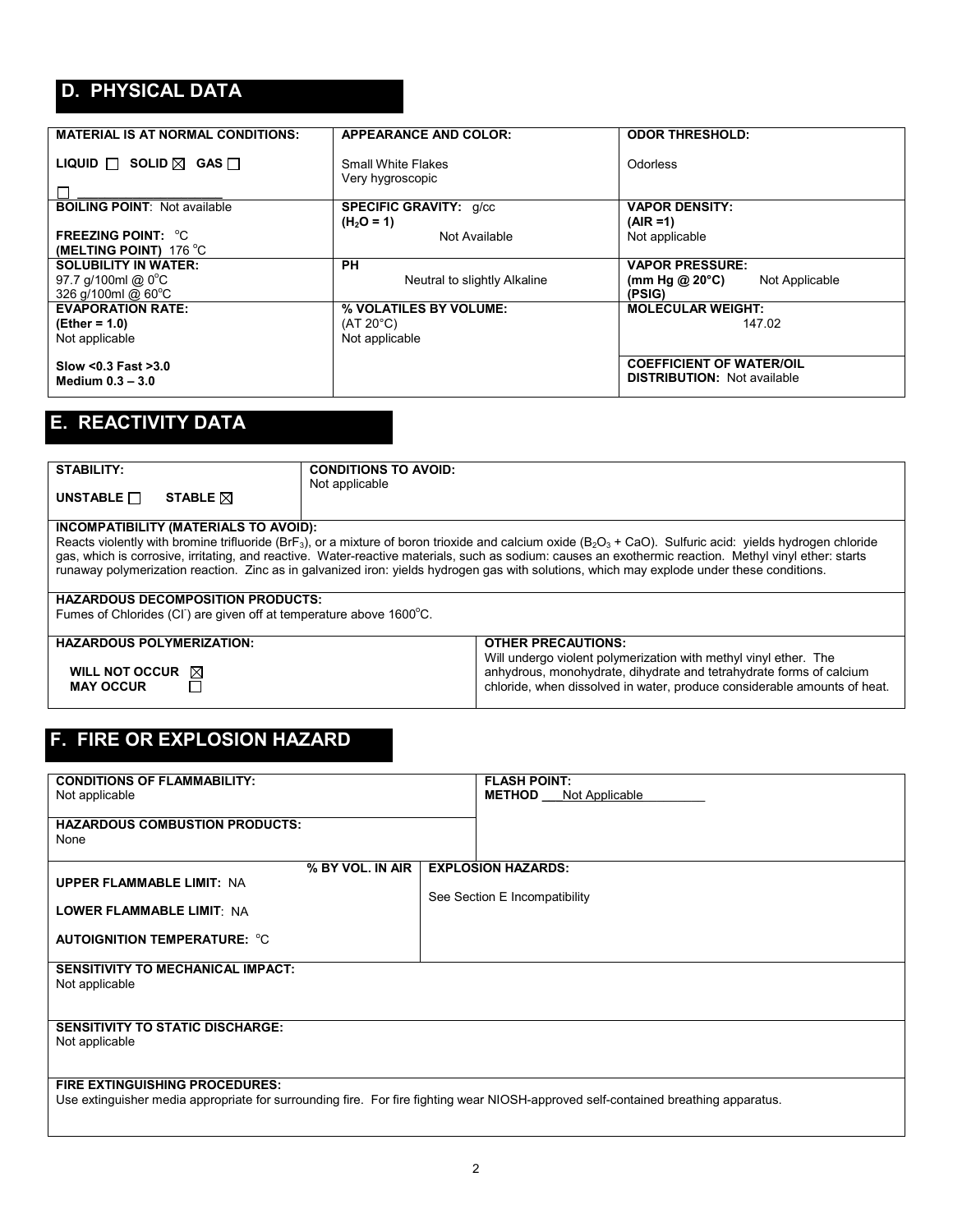## **G. HAZARDOUS INGREDIENTS (MIXTURES ONLY)**

| <b>MATERIAL OR COMPONENT/C.A.S. #</b> | <b>CONCENTRATION</b> | <b>HAZARD DATA</b> |
|---------------------------------------|----------------------|--------------------|
| Not Applicable                        |                      |                    |
|                                       |                      |                    |
|                                       |                      |                    |
|                                       |                      |                    |
|                                       |                      |                    |

## **H. PREVENTIVE MEASURES**

## **PERSONAL PROTECTIVE EQUIPMENT:**

#### **RESPIRATORY PROTECTION:**

For dusty or misty conditions, wear NIOSH-approved dust or mist respirator.

## **EYES AND FACE:**

For dusty or misty conditions, or when handling solutions where there is reasonable probability of eye contact, wear chemical safety goggles and hard hat. Under these conditions, do not wear contact lenses.

#### **HANDS, ARMS, AND BODY:**

As a minimum, wear long-sleeve shirt, trousers, rubber boots and gloves for routine product use. Cotton gloves permitted for dry product, impervious gloves when using solutions.

## **STORAGE:**

Cool, dry area. Prolonged storage may cause product to cake and become wet from atmospheric moisture.

#### **NORMAL HANDLING:**

Avoid contact with eyes, skin or clothing. Avoid breathing dust. Use good personal hygiene and housekeeping.

#### **ENGINEERING CONTROLS:**

Ventilation: Provide general and/or local exhaust ventilation to maintain dust or fume levels below exposure limits.

Eye wash facility should be provided in storage and general work area.

### **ENVIRONMENTAL:**

| <b>DEGRADABILITY:</b> Not applicable                                                                                                                                                                                                              | <b>AQUATIC TOXICITY:</b><br>Harmful to aguatic life at concentrations greater than 500 ppm. CaCl <sub>2</sub><br>does not bioaccumulate. TL <sub>m</sub> 96>1000 mg/1 |
|---------------------------------------------------------------------------------------------------------------------------------------------------------------------------------------------------------------------------------------------------|-----------------------------------------------------------------------------------------------------------------------------------------------------------------------|
| <b>SPILL OR LEAK (ALWAYS WEAR PERSONAL PROTECTIVE EQUIPMENT):</b><br>Shovel up dry chemical and place in metal drum with cover. Cautiously spray residue with plenty of water. Keep contaminated water from entering<br>sewers and water courses. |                                                                                                                                                                       |

## **WASTE DISPOSAL:**

Consistent with the requirements of local waste disposal authorities.